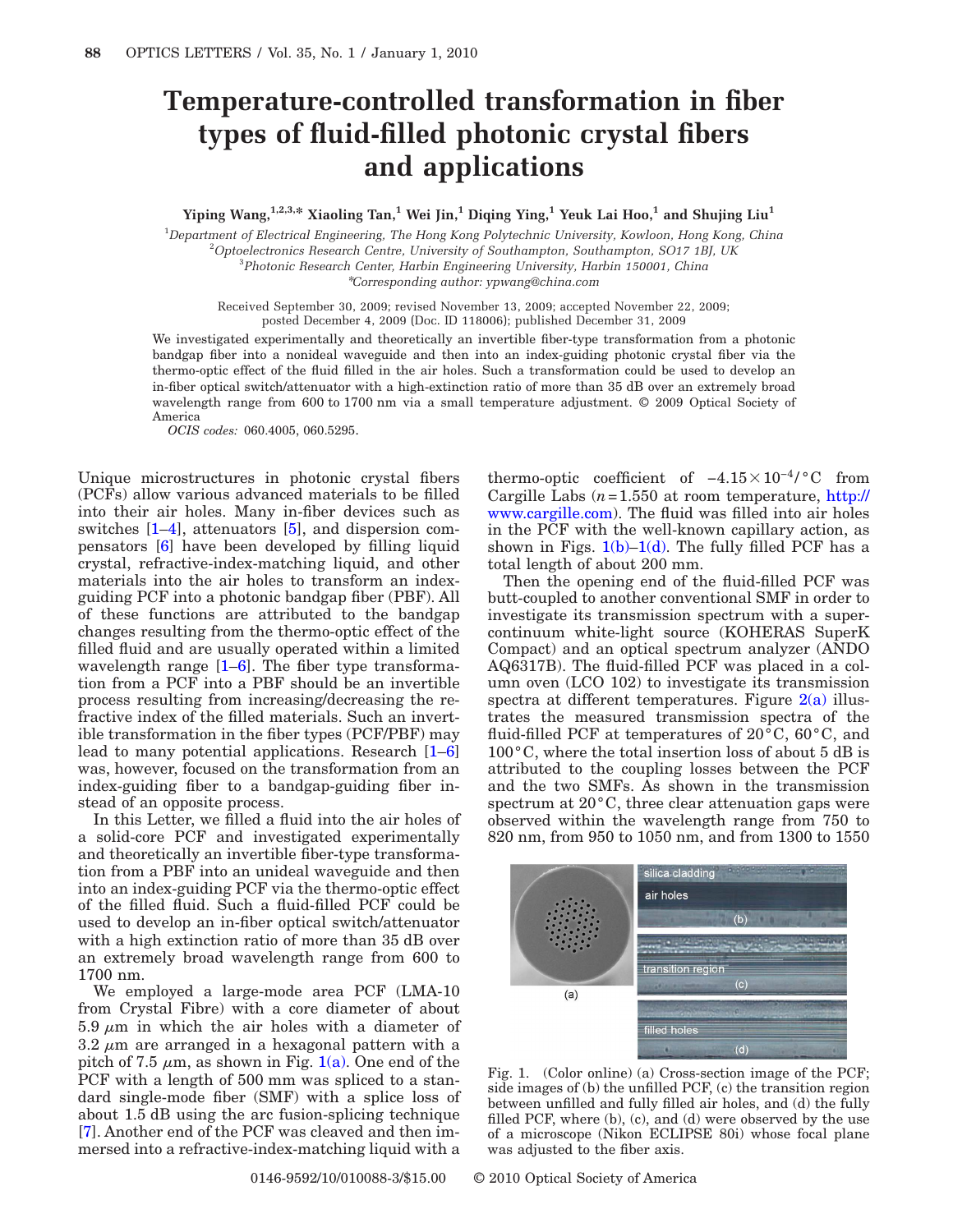<span id="page-1-0"></span>

Fig. 2. (Color online) (a) Transmission spectra of the fluidfilled PCF (n=1.550 at 20 $^{\circ}$ C) at temperatures of 20 $^{\circ}$ C, 60°C, and 100°C; (b) transmission spectrum evolution of the fluid-filled PCF with rising temperature from 20°C to 100°C with a step of 10°C.

nm, respectively. In other words, several bandgaps occurred within the measured wavelength range at 20°C. Hence, the fluid-filled PCF is a so-called bandgap-guiding fiber, i.e., a PBF. The extinction ratio of the bandgap at the longer wavelength is as high as about 40 dB. It is interesting to see from Fig.  $2(b)$ that the bandgaps shifted toward the shorter wavelength with the rising temperature resulting from the thermo-optic effect of the filled fluid. Moreover, the bandgap within the wavelength range of more than 1400 nm gradually broadened with the rising temperature and was completely observed at 100°C. In contrast, the bandgaps within the wavelength range of less than 1400 nm gradually narrowed and even disappeared with the rising temperature.

In order to investigate further the effect of the thermo-optic effect of the filled fluid on the transmission properties of the fluid-filled PCF, we filled another refractive-index-matching liquid with a lower index  $(n=1.480$  at  $20^{\circ}$ C with a temperature coefficient of  $-3.95 \times 10^{-4} / \text{°C}$  into air holes of the same type of PCF with the same method above. The length of the actual fluid-filled PCF is also about 200 mm. As can be seen from the transmission spectrum of the fluid-filled PCF in Fig.  $3(a)$ , two attenuation gaps were respectively observed within the wavelength range from 700 to 800 nm and from 1000 to 1450 nm at 20°C. In other words, three main bandgaps occur within the measured wavelength range at 20°C. As shown in Fig.  $3(a)$ , the bandgaps shifted toward the shorter wavelength and disappeared gradually with the rising temperature from 20°C to 70°C. Furthermore, the bandgaps disappeared completely when the temperature rose to  $75^{\circ}$ C, as shown in Fig. [3\(b\).](#page-1-1) In other words, the light transmitted in the fiber core

<span id="page-1-1"></span>

Fig. 3. (Color online) Transmission spectra of the fluidfilled PCF  $(n=1.480$  at  $20^{\circ}$ C) at different temperatures from (a)  $20^{\circ}$ C to  $70^{\circ}$ C and (b) from  $75^{\circ}$ C to  $130^{\circ}$ C.

was completely attenuated within the whole wavelength range of 600 to 1700 nm at 75°C. It is interesting to see from Fig.  $3(b)$  the light at the shorter wavelength appeared gradually with the rising temperature from 75°C to 130°C. Moreover, the higher the temperature is, the wider the transmission range is. Especially, no obvious attenuation was observed within the whole wavelength range of 600 to 1700 nm when the temperature rose to 130°C.

We numerically calculated modal maps, i.e., effective-index curves, for the modes in the fiber at different temperatures with a plane-wave-expansion method [\[8\]](#page-2-5), as shown in Fig. [4.](#page-2-6) The temperaturedependent properties of both the filled fluid and the pure silica background are taken into consideration in the calculations. The measured transmission spectra of the fluid-filled PCF at the corresponding temperatures are also illustrated in Fig. [4](#page-2-6) to compare with the calculated results. As can be seen from Fig.  $4(a)$ , seven bandgaps  $(G2, G3,..., and G8)$  were observed in both the calculated modal maps and the measured transmission spectra at 20°C within the wavelength range from 600 to 1700 nm. It is obvious that the simulation results and the experimental measurements show, in general, a good qualitative agreement. In our experiments, since the resolution of the optical spectrum analyzer (OSA) employed was adjusted to 1 nm to decrease the measurement time due to the large measured wavelength range of more than 1  $\mu$ m; the attenuation gaps between G3 and G4, between G5 and G6, and between G7 and G8 were not clearly illustrated in the transmission spectra. As shown in Fig. [4,](#page-2-6) the even-numbered bandgaps have, in general, higher losses than the odd-numbered bandgaps due to stronger coupling with the cladding mode [\[9\]](#page-2-7). As shown in Figs. [2](#page-1-0) and [4,](#page-2-6) the bandgaps shift gradually toward the shorter wavelength with the rising temperature resulting from the decreased refractive index of the filled fluid due to the thermooptic effect. As a result, the seventh and eighth bandgaps, G7 and G8, disappear within the measured wavelength range from 600 to 1700 nm at a higher temperature of 100°C. The small difference between the calculated bandgap maps and the measured transmission spectra may be attributed to the unknown dispersion properties of the fluid employed, which is ignored in our calculations.

As shown in Figs. [3\(b\)](#page-1-1) and [5,](#page-2-8) the calculated and measured spectra of the fluid-filled PCF at different temperatures show a good qualitative agreement. Our fluid-filled PCF was actually a bandgap-guiding fiber due to the higher index in the fluid rods than in the pure-silica background of the PCF. Many bandgaps were therefore observed in the measured transmission spectra of the fluid-filled PCF, as shown in Fig.  $3(a)$ . When the temperature rises to about  $75^{\circ}$ C, the refractive index of the filled fluid in the holes is decreased and approximates that of the pure-silica background. In other words, the fluid-filled PCF is actually not an ideal waveguide near 75°C. As a result, we failed to find a fundamental mode in our calculation, so no calculated transmission spectrum near 75°C is illustrated in Fig. [5.](#page-2-8) As the refractive